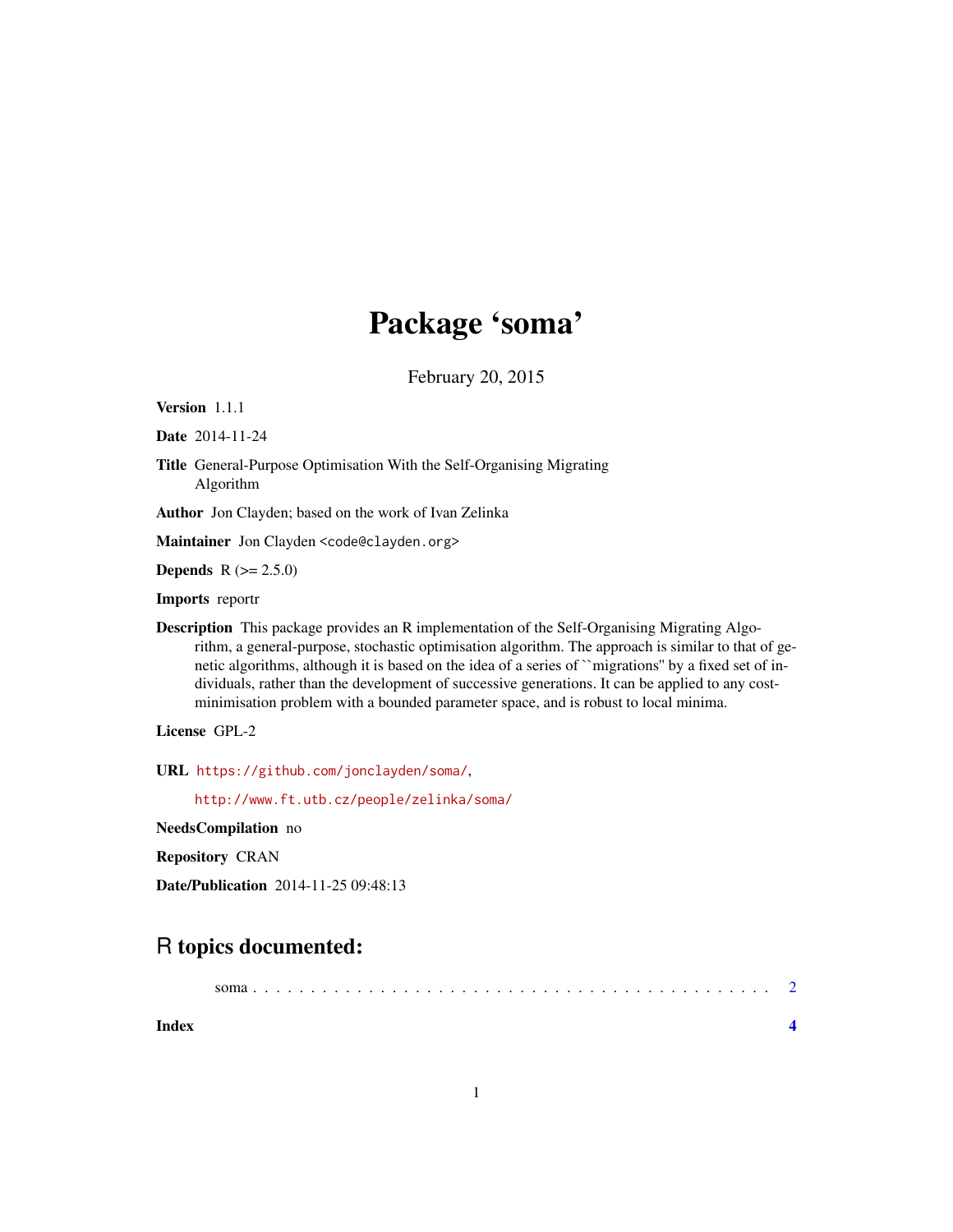#### <span id="page-1-0"></span>Description

The Self-Organising Migrating Algorithm is a general-purpose, stochastic optimisation algorithm. The approach is similar to that of genetic algorithms, although it is based on the idea of a series of "migrations" by a fixed set of individuals, rather than the development of successive generations. It can be applied to any cost-minimisation problem with a bounded parameter space, and is robust to local minima.

#### Usage

```
soma(costFunction, bounds, options = list(), strategy = "all2one", ...)
## S3 method for class 'soma'
```
 $plot(x, y = NULL, ...)$ 

### Arguments

| costFunction      | A cost function which takes a numeric vector of parameters as its first argument,<br>and returns a numeric scalar representing the associated cost value. |
|-------------------|-----------------------------------------------------------------------------------------------------------------------------------------------------------|
| bounds            | A list with elements min and max, each a numeric vector giving the upper and<br>lower bounds for each parameter, respectively.                            |
| options           | A list of options for the SOMA algorithm itself. See Details.                                                                                             |
| strategy          | The strategy type to use. Currently "all 2 one" is the only supported value.                                                                              |
| $\cdot\cdot\cdot$ | Additional parameters to costFunction, or to plot.                                                                                                        |
| x                 | An object of class "soma".                                                                                                                                |
| y                 | Ignored.                                                                                                                                                  |

#### Details

A number of options are available to adjust the behaviour of the optimisation, and its termination criteria. The default values used here are recommended by Zelinka (2004).

- **pathLength:** The distance towards the leader that individuals may migrate. A value of 1 corresponds to the leader's position itself, and values greater than one (recommended) allow for some overshoot. The default is 3.
- stepLength: The granularity at which potential steps are evaluated. It is recommended that the pathLength not be a whole multiple of this value. The default is 0.11.
- perturbationChance: The probability that individual parameters are changed on any given step. The default is 0.1.
- minAbsoluteSep: The smallest absolute difference between the maximum and minimum cost function values. If the difference falls below this minimum, the algorithm will terminate. The default is 0, meaning that this termination criterion will never be met.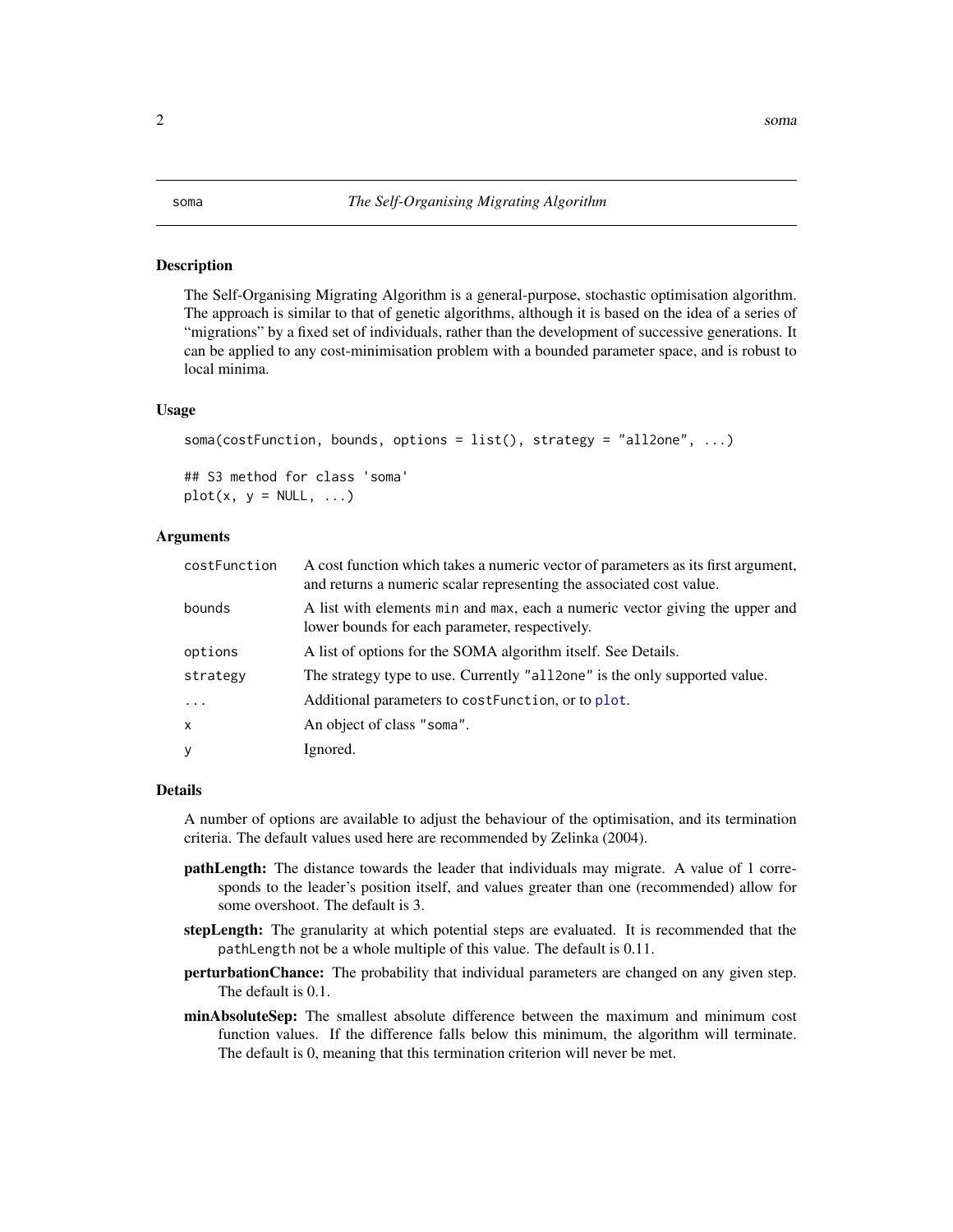- <span id="page-2-0"></span>minRelativeSep: The smallest relative difference between the maximum and minimum cost function values. If the difference falls below this minimum, the algorithm will terminate. The default is 0.001.
- nMigrations: The maximum number of migrations to complete. The default is 20.
- populationSize: The number of individuals in the population. It is recommended that this be somewhat larger than the number of parameters being optimised over, and it should not be less than 2. The default is 10.

#### Value

A list of class "soma", containing the following elements.

| leader     | The index of the "leader", the individual in the population with the lowest cost.                                   |
|------------|---------------------------------------------------------------------------------------------------------------------|
| population | A matrix whose columns give the parameter values for each individual in the<br>population at convergence.           |
| cost       | A vector giving the cost function values for each individual at convergence.                                        |
| history    | A vector giving the cost of the leader for each migration during the optimisation.<br>This should be nonincreasing. |
| migrations | The number of migrations completed.                                                                                 |
|            |                                                                                                                     |

A [plot](#page-0-0) method is available for this class, which shows the history of leader cost values during the optimisation.

#### Author(s)

R implementation by Jon Clayden <jon.clayden@gmail.com>

### References

I. Zelinka (2004). SOMA - self-organizing migrating algorithm. In G.C. Onwubolu & B.V. Babu, eds, New optimization techniques in engineering. Volume 141 of "Studies in Fuzziness and Soft Computing", pp. 167-217. Springer.

#### See Also

[optim](#page-0-0) implements other general-purpose optimisation methods

#### Examples

```
# Rastrigin's function, which contains many local minima
rastrigin <- function (a) 20 + a[1]^2 + a[2]^2 - 10*(cos(2*pi*a[1])+cos(2*pi*a[2]))
# Find the global minimum over the range -5 to 5 in each parameter
x \leq soma(rastrigin, list(min=c(-5,-5), max=c(5,5)))
# Find the location of the leader - should be near the true minimum of c(0,0)print(x$population[,x$leader])
# Plot the cost history of the leaders
plot(x)
```